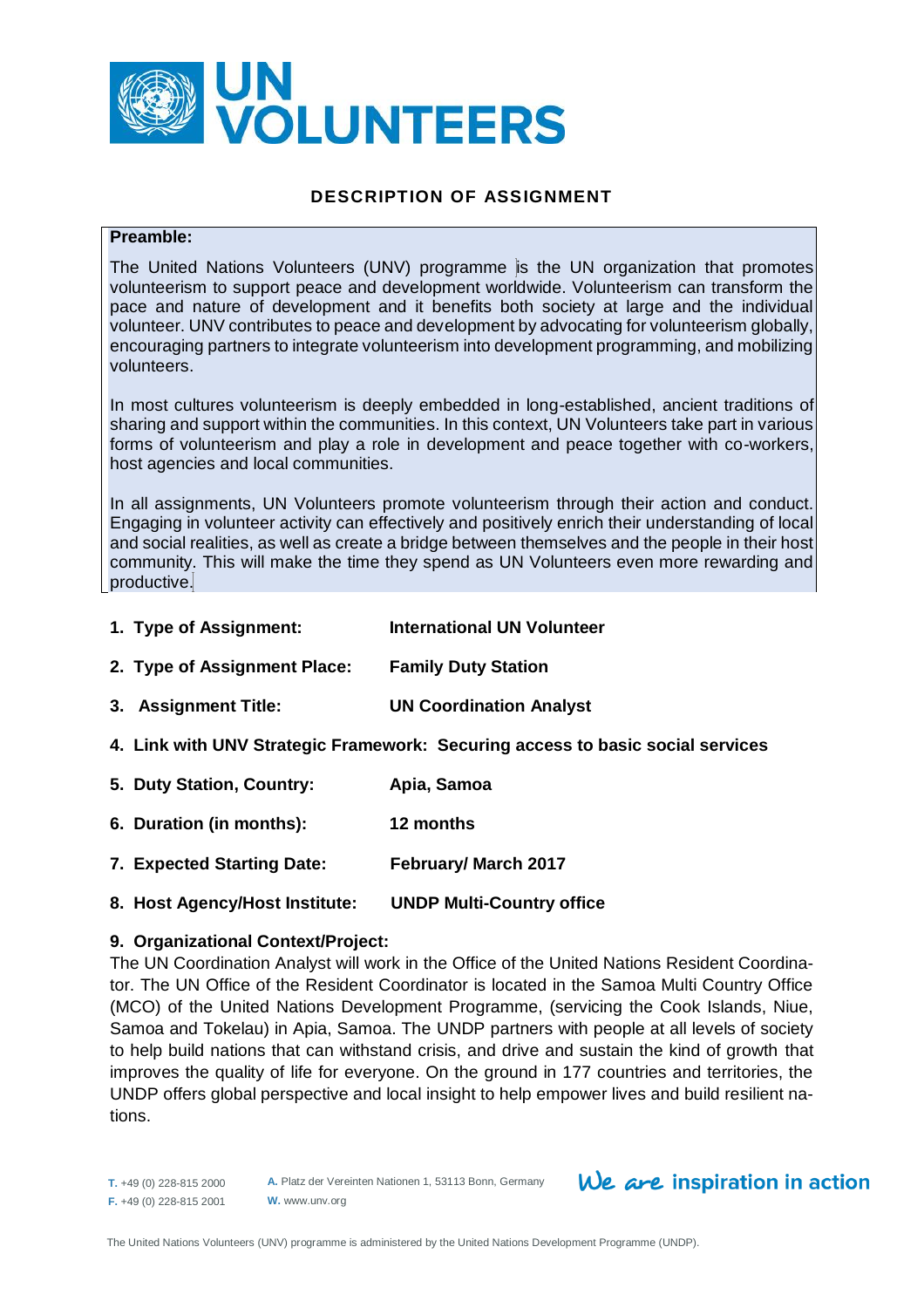

Within the UN Office of the Resident Coordinator, the Coordination Analyst will carry out key activities related to the implementation, monitoring and reporting on the UNCT through advocacy, coordination, public awareness, information sharing and knowledge exchange, in close cooperation and partnership with UN agencies, regional organizations, national authorities, private sector, community based groups and civil society.

A specific learning plan will be developed to facilitate the integration and further professional development of the UN Volunteer in the organization

# **10. Description of tasks:**

The Coordination Analyst will work directly under the Resident Coordinator (RC) Unit to support the UNRC Office and the successful implementation of the UNCT work plans. Under the guidance and direct supervision of the UN Coordination Specialist, the incumbent is expected to perform the following responsibilities:

- Strengthen the capacity of the UN Office of the Resident Coordinator and UN Country Team Working Group on Youth by working in close collaboration with regional organizations, national governments and other United Nations Country Team partners;
- Support UN Country Teams, Government of Samoa and associated donor partners and NGOs in coordination and information exchange on the national implementation of the SDGS and UNPS.
- Conduct research, develop case studies and prepare articles and stories for regional and global publications of UNDP, UNDP website and its partners where required.
- Preparation of speakers notes, talking points, speeches for major advocacy events of the RC system, in close consultation with the UNCT and partners.
- Assist in management of media and communication strategies of the UNCT in close consultation with the CPG (Communication Partnership Group)
- Development of strategies, policies and programmes in close consultation with UN agencies aimed at reaching SDGs, UNPS (UN Pacific Strategy) and establishment of the system for monitoring the progress towards SDGs and Global Conferences and facilitation on key Partnerships.
- Assist with organizing workshops, conferences and meetings; and
- Carry out other duties related to the mandate and functions of the UN Office of the Resident Coordinator and UNDP support to the UNCT as assigned.

Furthermore, UN Volunteers are required to:

- Strengthen their knowledge and understanding of the concept of volunteerism by reading relevant UNV and external publications and take active part in UNV activities (for instance in events that mark International Volunteer Day);
- Be acquainted with and build on traditional and/or local forms of volunteerism in the host country;
- Reflect on the type and quality of voluntary action that they are undertaking, including participation in ongoing reflection activities;
- Contribute articles/write-ups on field experiences and submit them for UNV publications/websites, newsletters, press releases, etc.;
- Assist with the UNV Buddy Programme for newly-arrived UN Volunteers;
- Promote or advise local groups in the use of online volunteering, or encourage relevant local individuals and organizations to use the UNV Online Volunteering service whenever technically possible.

**T.** +49 (0) 228-815 2000 **F.** +49 (0) 228-815 2001 **A.** Platz der Vereinten Nationen 1, 53113 Bonn, Germany **W.** www.unv.org

 $We$  are inspiration in action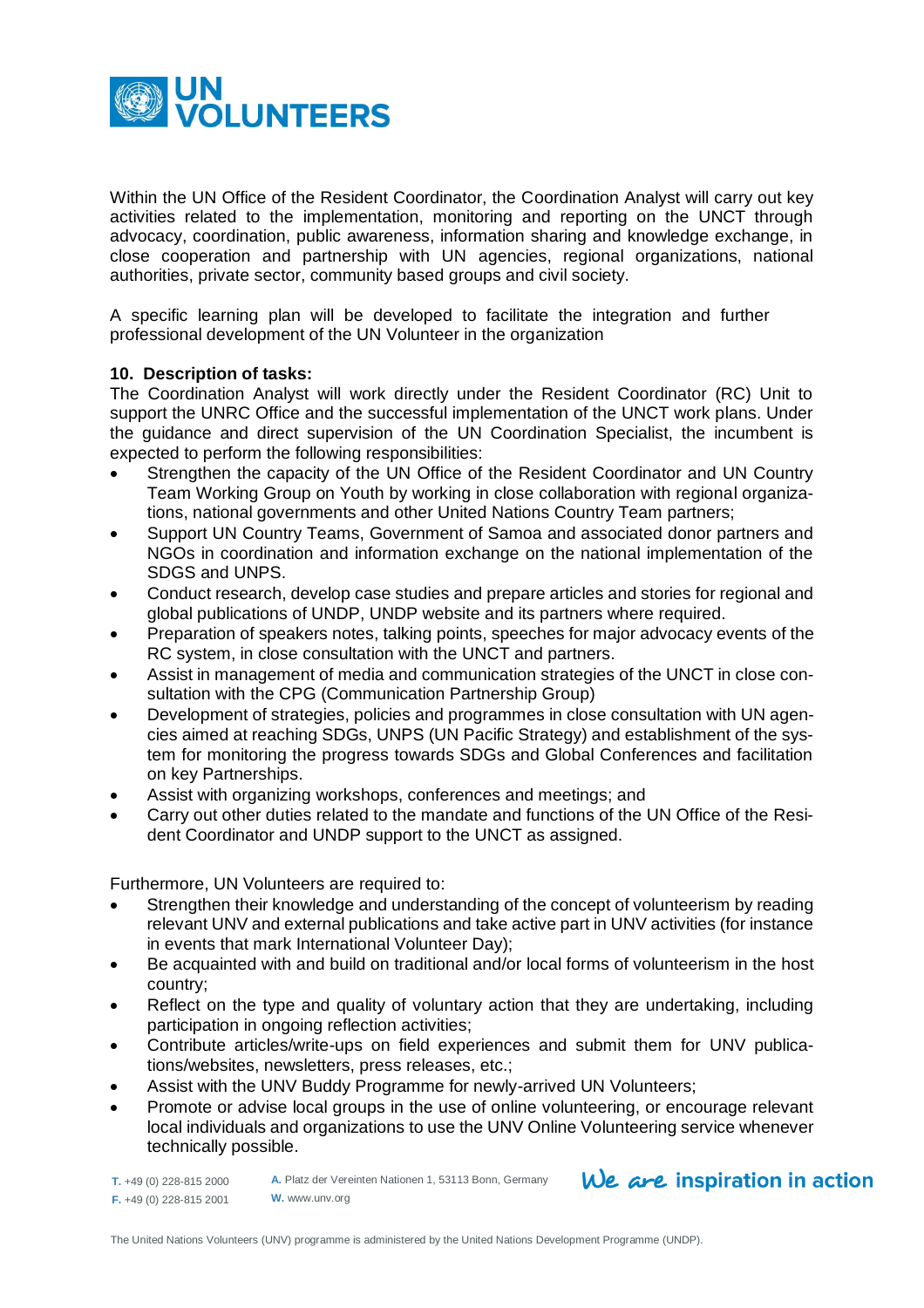

# **11. Results/Expected Outputs:**

- Development of first-hand understanding of the workings of the UNRC and UNDP internal system;
- Appreciation of the achievements and challenges of small island developing states; the implementation of projects and the achievement of results; improved ability to project management;
- A final statement of achievements towards volunteerism for development during the assignment, such as mobilization of resources towards implementing RC & UNV events; reporting on the number of volunteers mobilized, activities participate in and capacities developed.
- Involvement in outreach events and advocacy surrounding the UNCT, UNRC system, and associated themes;
- Write a substantive article on a topic of relevance to volunteerism and the pursuit of resilience in regards to small islands developing states and the role of the United Nations.
- The development of capacity through coaching, mentoring and formal on-the-job training, when working with (including supervising) national staff or (non-) governmental counterparts, including Implementing Partners (IPs);
- Age, Gender and Diversity (AGD) perspective is systematically applied, integrated and documented in all activities throughout the assignment

# **12. Qualifications/Requirements (including competencies, values and skills):**

# **A) Qualifications, skills, experience:**

#### **Degree level:** Master's degree

**Type of Degree**: e.g. Political science or equivalent preferably in development studies, law, economics or related field. An undergraduate degree with a relevant combination of academic qualifications and experience in related area may be accepted in lieu of an advanced degree.

**Years of work experience:** Candidate should have a minimum of 2 years' experience in development work and/or related field such as programme management, environment or sustainable development. Demonstrated experience working on the integration of sustainable development policies is an asset. Experience working in or with a national, state or local government administration is highly desirable. Experience at the international level in the Asia-Pacific region will be well regarded. S/he will have motivation to promote volunteerism. S/he will have good interpersonal skills in a multi-cultural environment. Good command of English (written and spoken) is essential.

**Language:** Must be able to demonstrate fluency in written and oral English communication

#### **Driving license required:** No

**Computer skills: Word, excel, power point, photo shop, basic video editing, social media and others**

#### **B) Competencies and values:**

**T.** +49 (0) 228-815 2000 **F.** +49 (0) 228-815 2001

**A.** Platz der Vereinten Nationen 1, 53113 Bonn, Germany **W.** www.unv.org

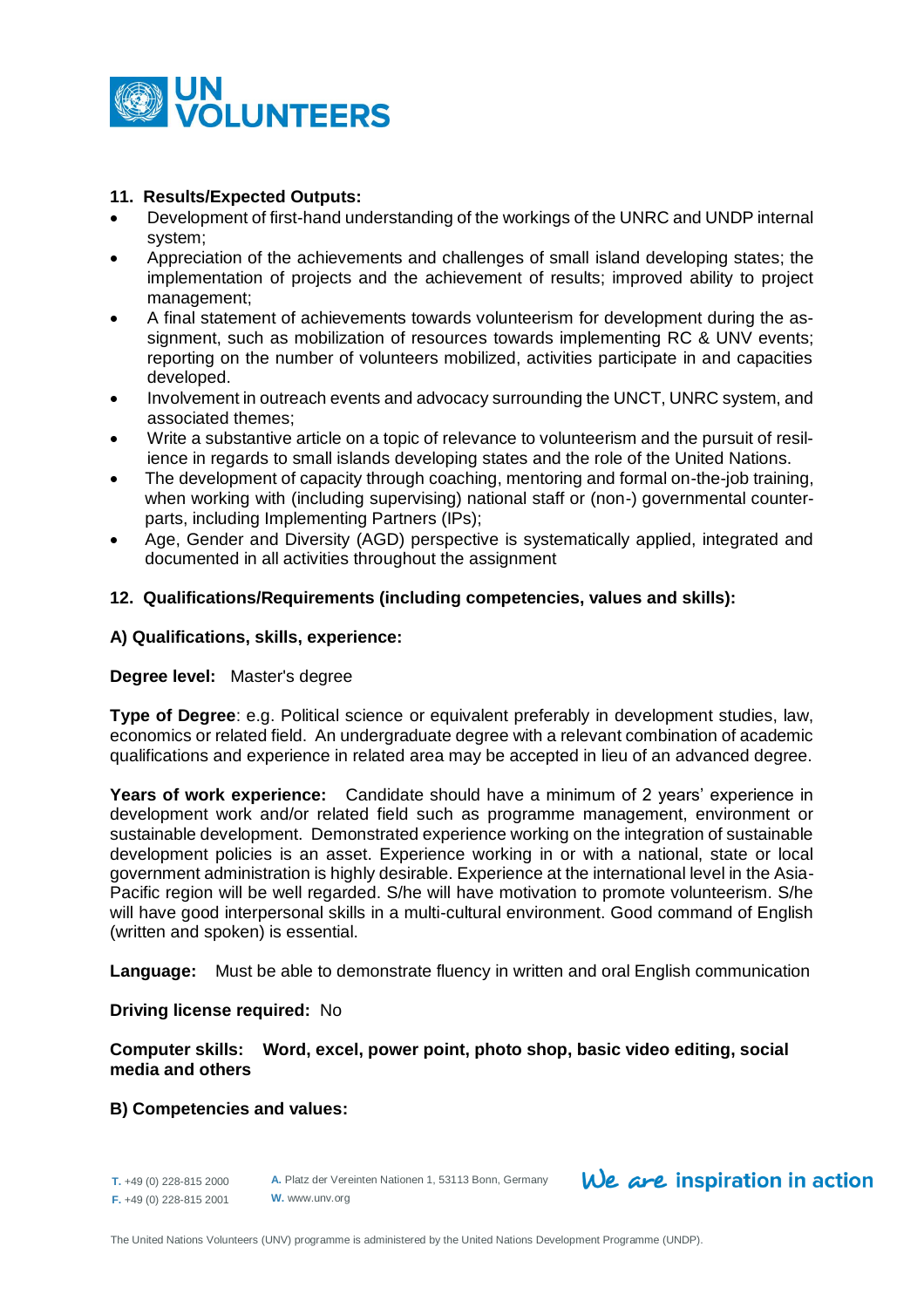

- Integrity and professionalism: demonstrated expertise in area of specialty and ability to apply good judgment; high degree of autonomy, personal initiative and ability to take ownership; willingness to accept wide responsibilities and ability to work independently under established procedures in a politically sensitive environment, while exercising discretion, impartiality and neutrality; ability to manage information objectively, accurately and confidentially; responsive and client-oriented.
- Accountability: mature and responsible; ability to operate in compliance with organizational rules and regulations.
- Commitment to continuous learning: initiative and willingness to learn new skills and stay abreast of new developments in area of expertise; ability to adapt to changes in work environment.
- Planning and organizing: effective organizational and problem-solving skills and ability to manage a large volume of work in an efficient and timely manner; ability to establish priorities and to plan, coordinate and monitor (own) work; ability to work under pressure, with conflicting deadlines, and to handle multiple concurrent projects/activities.
- Teamwork and respect for diversity: ability to operate effectively across organizational boundaries; ability to establish and maintain effective partnerships and harmonious working relations in a multi-cultural, multi-ethnic environment with sensitivity and respect for diversity and gender;
- Communication: proven interpersonal skills; good spoken and written communication skills, including ability to prepare clear and concise reports; ability to conduct presentations, articulate options and positions concisely; ability to make and defend recommendations; ability to communicate and empathize with staff (including national staff), military personnel, volunteers, counterparts and local interlocutors coming from very diverse backgrounds; ability to maintain composure and remain helpful towards the staff, but objective, without showing personal interest; capacity to transfer information and knowledge to a wide range of different target groups;
- Flexibility, adaptability, and ability and willingness to operate independently in austere, remote and potentially hazardous environments for protracted periods, involving physical hardship and little comfort, and including possible extensive travel within the area of operations; willingness to transfer to other duty stations within area of operations as may be necessary;
- Genuine commitment towards the principles of voluntary engagement, which includes solidarity, compassion, reciprocity and self-reliance; and commitment towards the UN core values.

# **13. Living Conditions:**

The Independent State of Samoa, known as Western Samoa until 1997, is made up of nine volcanic islands, two of which - Savai'i and Upolu - make up more than 99% of the land. It was governed by New Zealand until its people voted for independence in 1961. The capital city of Samoa is Apia. The total population of Samoa is 184,000 with a total area of 2,934 square km. Samoa is an island archipelago with the two main islands of Upolu and Savaii. The terrain consists of narrow coastal plains with volcanic, rocky, and rugged mountains in interior. The economy of Samoa has traditionally been dependent on development aid, family remittances from overseas and agricultural exports. Agriculture employs two-thirds of the labour force, and furnishes 90% of exports, featuring coconut cream, coconut oil, and copra. The manufacturing sector mainly processes agricultural products. The decline of fish stocks in the area is a continuing problem. Tourism is an expanding sector, accounting for 16% of GDP. The GNI per capita is US\$ 2,780 (World Bank 2008).

**T.** +49 (0) 228-815 2000 **F.** +49 (0) 228-815 2001 **A.** Platz der Vereinten Nationen 1, 53113 Bonn, Germany **W.** www.unv.org

 $We$  are inspiration in action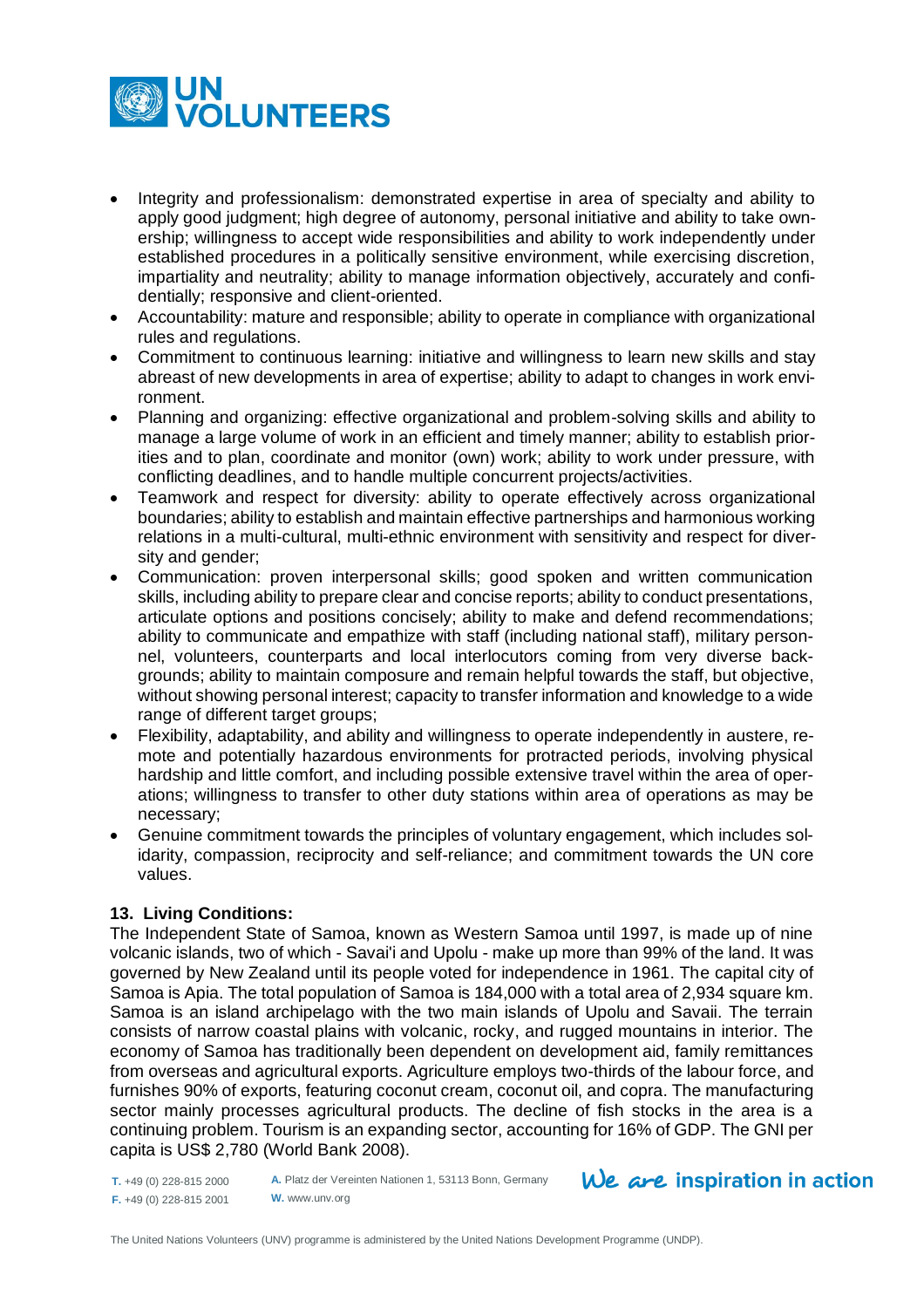

Apia has good accommodation facilities in terms of the Pacific standard and good road networks. Medical facilities are limited in comparison to developed countries and emergencies are undertaken in New Zealand. Food items and imported commodities are easily available in the market. There is a functioning banking system in the country. Samoa has a warm tropical climate and insect repellents are needed for the nights. Apia has an international airport which is well connected to New Zealand.

Security: A security briefing is provided to all international employee of the UN, on a mandatory basis, upon arrival. Precautions one would take in any capital city around the world apply Apia, although it is a relatively small city.

# **14. Conditions of Service for international UN Volunteers:**

The duration of your assignment is 12 months.

A volunteer receives a Volunteer Living Allowance (VLA) which is composed of the Monthly Living Allowance (MLA) and a Family Allowance (FA) for those with dependents (maximum three). The Volunteer Living Allowance (VLA) is paid at the end of each month to cover housing, utilities, transportation, communications and other basic needs. The VLA can be computed by applying the Post-Adjustment Multiplier (PAM) to the VLA base rate of US\$ 1,571. The VLA base rate is a global rate across the world, while the PAM is duty station/country-specific and fluctuates on a monthly basis according to the cost of living. This method ensures that international UN Volunteers have comparable purchasing power at all duty stations irrespective of varying costs of living. The PAM is established by the International Civil Service Commission (ICSC) and is published at the beginning of every month on the ICSC website [\(http://icsc.un.org\)](http://icsc.un.org/). For example, if the PAM for the current month is 54.6%, then the VLA for that month will be (US\$ 1,571 x 54,6 /100) + 1,571= US\$ 2,429. Moreover, a Family Allowance (FA) is added in accordance with the number of recognized dependents: US\$ 250 if the UN Volunteer has 1 recognized dependent, and US\$ 450 if the UN Volunteer has 2 or more recognized dependents. Accordingly, the VLA per month will be US\$ 26350 for a volunteer without dependent; US\$ 2600 for a volunteer with one recognized dependent and US\$ 2800 for a volunteer with two or more recognized dependents.

In non-family duty stations that belong to hardship categories D or E, as classified by the ICSC, international UN Volunteers receive a Well-Being Differential (WBD) on a monthly basis. Furthermore, UN Volunteers are provided a settling-in-grant (SIG) at the start of the assignment (if the volunteer did not reside in the duty station for at least 6 months prior to taking up the assignment) and in the event of a permanent reassignment to another duty station.

UNV provides life, health, permanent disability insurances as well as assignment travel, annual leave, full integration in the UN security framework (including residential security reimbursements).

UN Volunteers are paid Daily Subsistence Allowance at the UN rate for official travels, flight tickets for periodic home visit and for the final repatriation travel (if applicable). Resettlement allowance is paid for satisfactory service at the end of the assignment.

**T.** +49 (0) 228-815 2000 **F.** +49 (0) 228-815 2001

**A.** Platz der Vereinten Nationen 1, 53113 Bonn, Germany **W.** www.unv.org

# $We$  are inspiration in action